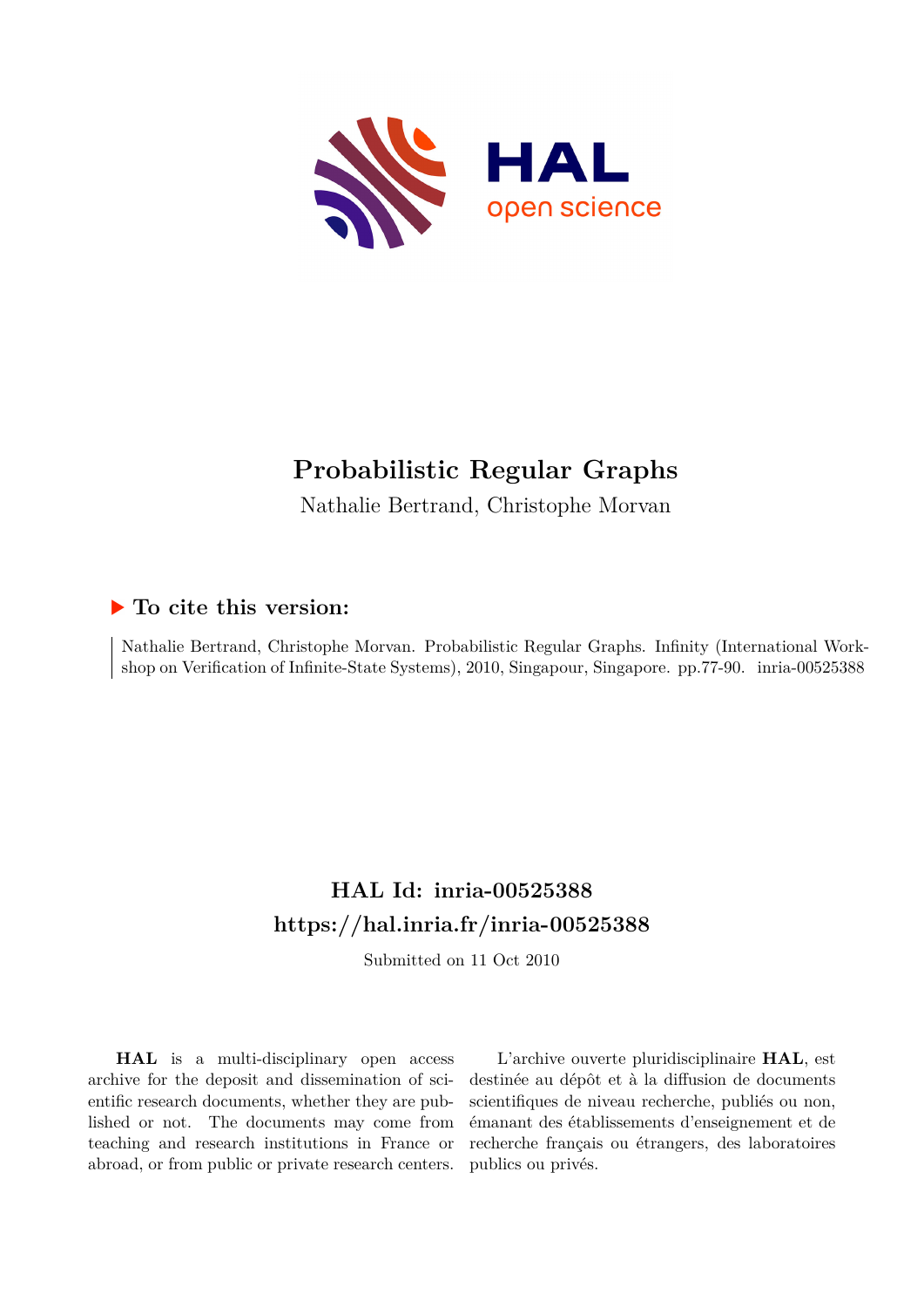# Probabilistic regular graphs

Nathalie Bertrand INRIA Rennes Bretagne Atlantique nathalie.bertrand@inria.fr

Christophe Morvan Universite Paris-Est ´ INRIA Rennes Bretagne Atlantique christophe.morvan@univ-paris-est.fr

Abstract. Deterministic graph grammars generate regular graphs, that form a structural extension of configuration graphs of pushdown systems. In this paper, we study a probabilistic extension of regular graphs obtained by labelling the terminal arcs of the graph grammars by probabilities. Stochastic properties of these graphs are expressed using PCTL, a probabilistic extension of computation tree logic. We present here an algorithm to perform approximate verification of PCTL formulae. Moreover, we prove that the exact model-checking problem for PCTL on probabilistic regular graphs is undecidable, unless restricting to qualitative properties. Our results generalise those of [\[8\]](#page-14-0), on probabilistic pushdown automata, using similar methods combined with graph grammars techniques.

## 1 Introduction

Formal methods have proven their importance in the validation of hardware and software systems. In order to represent real systems more accurately, several aspects need to be reflected in the model. Recursion and random events are examples of such extra features and lead to complex models that incorporate two sources of complexity: probabilities and infinite state space. For each of these features independently, verification techniques have been established.

Infinite state systems, on the one hand, cover a large range of expressive power. Among them pushdown systems offer a simple infinite framework by extending finite state systems with a stack. Despite the fact that their configurations graph is infinite, pushdown systems enjoy several interesting properties. In particular, the reachability problem is decidable, and the reachability set is effectively regular [\[3\]](#page-14-1). Moreover, monadic second order logic (MSO) [\[11\]](#page-14-2) is decidable over the graph of configurations for pushdown automata. Alternatively, the configurations graphs of pushdown automata can be generated by deterministic graph grammars, introduced by Courcelle [\[7\]](#page-14-3). Deterministic graph grammars generate *regular graphs* which also have decidable MSO [\[7\]](#page-14-3), and which characterise the same structures as pushdown systems [\[6\]](#page-14-4) when restricting to finite degree. We advocate that these grammars offer a simple presentation and emphasize the structural properties of graphs. Indeed, contrary to pushdown automata, graph grammars are more robust to transformations. Precisely, many transformations of pushdown automata affect the configurations graph, and thus its stucture-based properties. On the contrary, graph grammars allow for transformations in the representations which preserve the structure. Indeed, most graph grammar transformations presented in [\[5\]](#page-14-5) preserve, up to isomorphism, the generated graph. Using such representations thus seems promising in order to express structural properties of systems.

Probabilistic systems, on the other hand, also raised intensive research concerning verification, starting with model-checking algorithms for Markov chains, and Markov decision processes for various logics. In the last decade, models combining probabilities and infinite-state spaces have been investigated. Examples of such models are probabilitic pushdown systems and probabilistic lossy channel systems. These systems are finitely described and generate infinite Markov chains on which one can express probabilistic properties, for example using the probabilistic extension of CTL, PCTL [\[9\]](#page-14-6). This logic allows

Submitted to: INFINITY 10

 c N. Bertrand and C. Morvan This work is licensed under the [Creative Commons](http://creativecommons.org) [Attribution-Share Alike](http://creativecommons.org/licenses/by-sa/3.0/) License.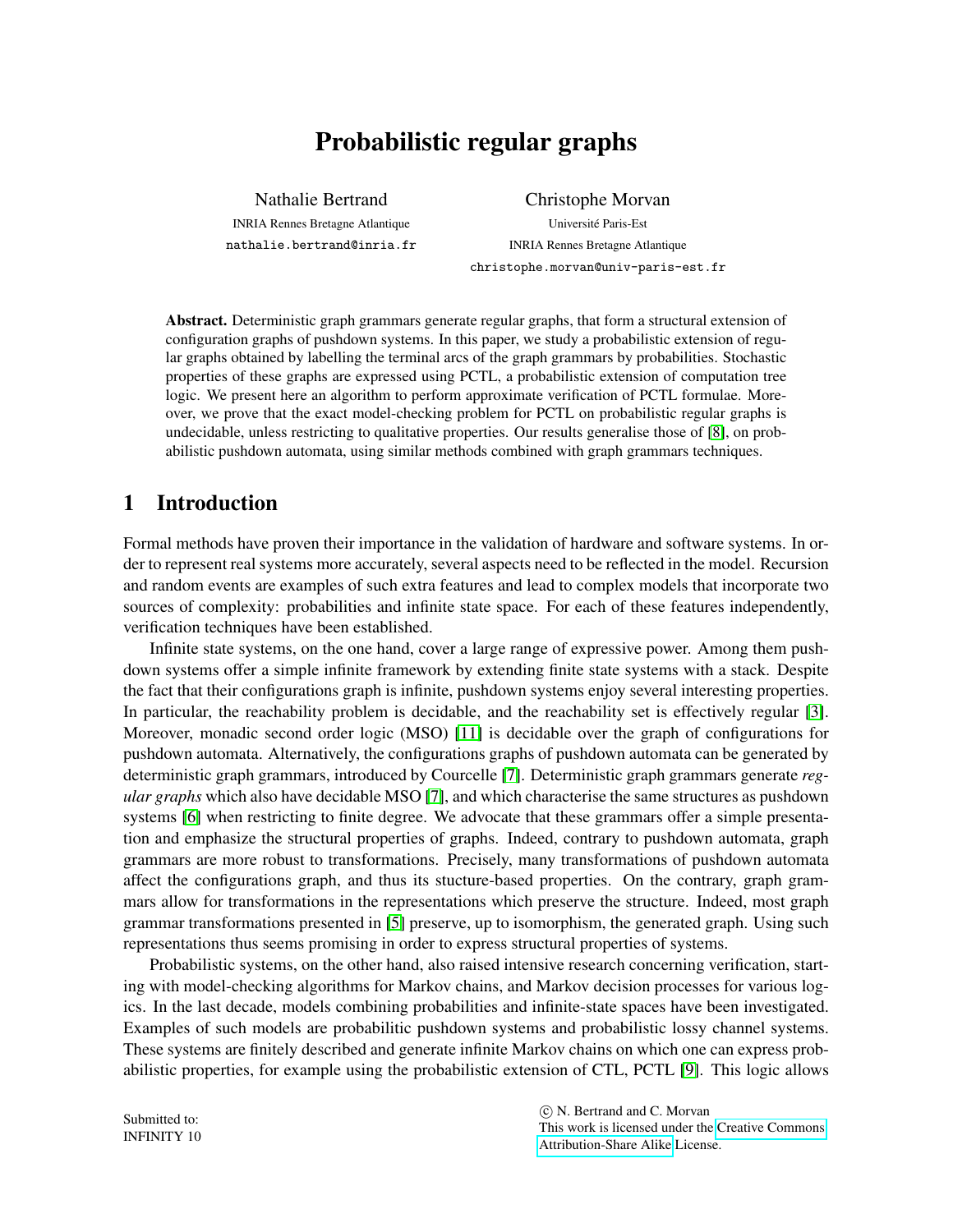to express, *e.g.*, the probability of satisfying a given CTL path formula. More generally, PCTL can be seen as a variant of CTL where the usual forall quantifier is replaced with a probabilistic comparison to a threshold: the whole state formula is satisfied if the probability of the set of executions satisfying the CTL path formula meets the constraint expressed by the threshold. A restricted fragment of this logic, called *qualitative* PCTL is obtained when allowing values 0 and 1 only for the thresholds. In constrast, the general case (where threshold values are arbitrary) is referred to as *quantitative* PCTL. The modelchecking problem for probabilistic logics over infinite Markov chains generated by probabilistic lossy channel systems or probabilistic pushdown automata is a natural and deeply investigated issue. Concerning probabilistic pushdown automata, a series of papers established fundamental model checking results [\[2,](#page-13-0) [8,](#page-14-0) [10,](#page-14-7) [1\]](#page-13-1), some of the most significant ones being the decidability of the model checking of qualitative PCTL formulae, and the undecidability of the quantitative version.

In this paper, we consider a probabilistic extension of regular graphs. To this aim, we define probabilistic graph grammars as graph grammars where terminal arcs are labelled with probabilities. Probabilistic graph grammars hence generate infinite-state Markov chains, and form a natural generalisation of probabilistic pushdown automata. For these models, we extend the results of [\[8\]](#page-14-0) concerning the model-checking of PCTL. Precisely, for probabilistic graph grammars we prove the decidability of the qualitative PCTL model-checking ; we detail how to approximate the probability of path formula ; and we prove the undecidability of the exact quantitative PCTL model-checking.

## 2 Regular graphs and probabilistic regular graphs

#### 2.1 Hypergraphs and graphs

Let *F* be a ranked alphabet, and  $\rho : F \to \mathbb{N}$  its ranking function that assigns to each element of *F* its *arity*. We denote by  $F_n$  the set of symbols of arity *n*. Given *V* an arbitrary set of vertices, a *hypergraph G* is a subset of  $\bigcup_{n\geq 1} F_n V^n$ . The vertex set of *G*, denoted  $V_G$ , is defined as the set  $V_G = \{v \in V \mid F V^* v V^* \cap G \neq \emptyset\}$ . In our setting, this set is always countable. An element of  $F_nV^n$  is an *hyperarc* of arity *n*, denoted by  $f$   $v_1$   $v_2$   $\cdots$   $v_n$ .

Graphs form a restricted class of hypergraphs where hyperarcs have arity at most 2. Precisely, a *graph G* over *V* is a subset of  $F_2VV \cup F_1V$ . For  $a \in F_2$ , and  $s, t \in V$ , ast  $\in G$  is an *arc* of *G* with source *s*, target *t* and label *a*. For  $a \in F_1$  and  $s \in V$ , if *as* is an element of *G*, *a* is referred to as the *colour* of vertex *s* (observe that a vertex may have several colours). *Dom*(*G*), *Im*(*G*) and *V<sub>G</sub>* denote respectively the set of sources, targets and vertices of *G*. The *in-degree* (*resp. out-degree*) of a vertex *v* is the number of arc having source (*resp.* target) *v*; its *degree* is the sum of the in and out-degrees. The transition relation underlying *G* is composed of transitions  $s \xrightarrow{a} G$  *t* for *ast*  $\in$  *G*. A *path* in *G* is a finite sequence of transitions  $v_1 \xrightarrow{a_1} v_2 \cdots \xrightarrow{a_{n-1}} v_n$ , also noted  $v_1 \stackrel{a_1 \cdots a_n}{\Rightarrow} G v_n$ .

A *graph morphism* from *G* to *G'*, is a mapping  $g: V_G \to V_{G'}$  such that for all  $u, v \in V_G$ ,  $u \xrightarrow{a} g v$  implies  $g(u) \stackrel{a}{\rightarrow} G' g(v)$ . Such a morphism is an *isomorphism* if *g* is a bijection, and its inverse is also a morphism.

#### 2.2 Graph grammars

Graph grammars are a convenient tool to represent graph transformations. Starting from a hyperarc, the axiom, and using rewriting rules, these grammars generate families of infinite graphs that enjoy interesting properties (for example the decidability of MSO theory, or the fact that they generate context-free languages). Graphs generated by graph grammars form a slight extension of the graphs of configurations for pushdown automata, namely such a graph may have vertices of infinite degree (still there are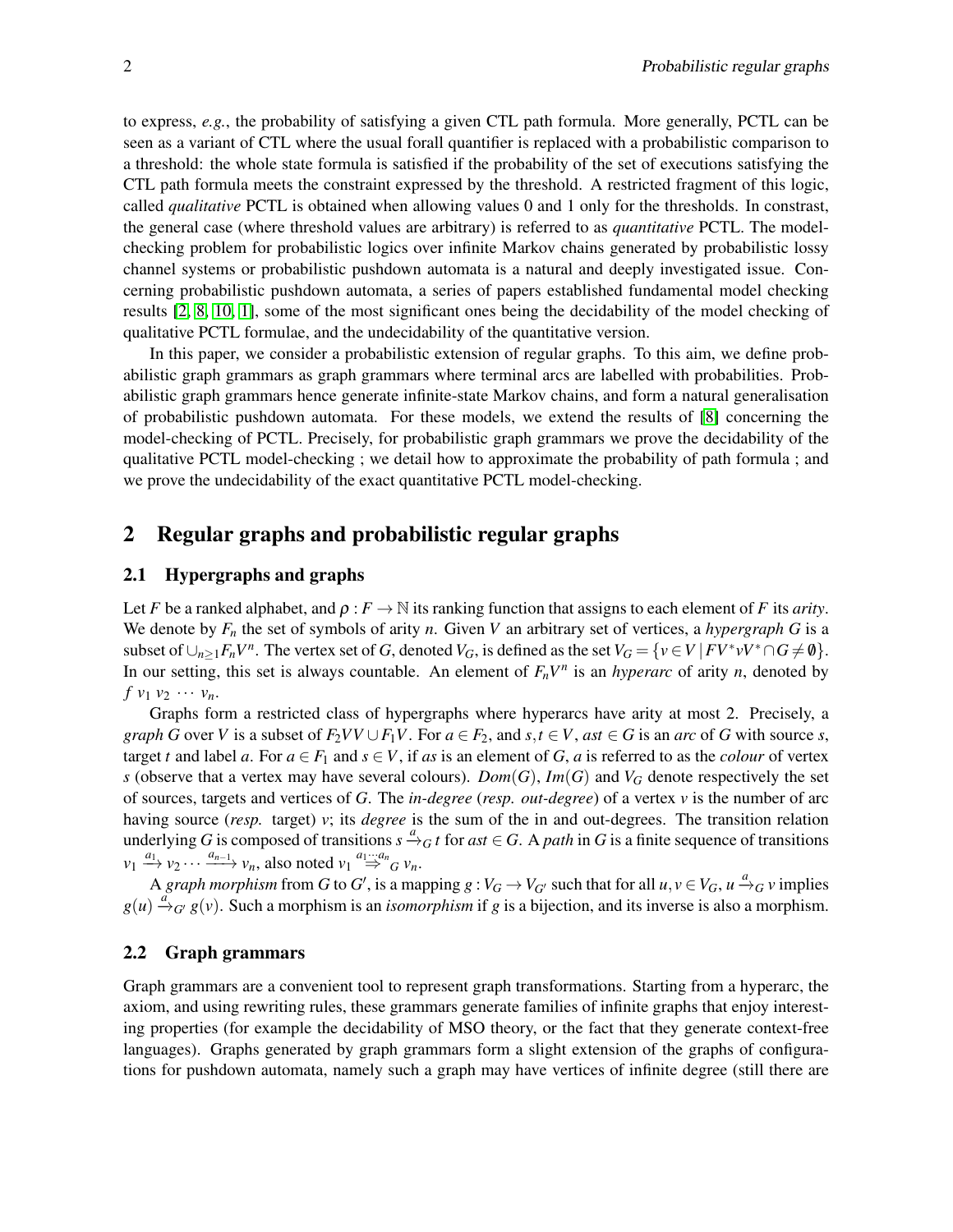only finitely many distinct degrees). A motivation for generating these graphs using graph grammars rather than pushdown automata is to emphasize the structural properties of the obtained graphs, since they are defined up to isomorphism. In particular, stochastic properties of Markov chains (like probability of a path or a set of paths) are invariant under graph isomorphism, this justifies the use of structural characterizations such as graph grammars.

<span id="page-3-1"></span>**Definition 2.1.** A *hypergraph grammar* (HR-grammar for short), is a tuple  $\mathcal{G} = (N, T, R, Z)$ , where:

- *N* and *T* are two ranked alphabets of *non-terminal* and *terminal* symbols, respectively;
- $Z \in N$  is a 0-arity non-terminal, the *axiom*;
- *R* is a set of *rewriting rules* assigning to each non-terminal  $A \in N$  a pair  $(H_A, t_A)$  where  $H_A$  is a finite hypergraph, and  $\iota_A$ :  $\{1, \dots, \rho(A)\} \hookrightarrow V_{H_A}$  is an injective mapping associating to each position in an hyperedge labelled *A* a vertex in *HA*.

<span id="page-3-2"></span>**Example 2.2.** Figure [2.1](#page-3-0) presents an example of a HR-grammar. Formally, it is defined by  $\mathscr{G} = (\{Z\}_{0} \cup$  $\{A\}_2, \{V_1, V_2\}_1 \cup \{a, d\}_2, \{(H_Z, t_Z), (H_A, t_A)\}, Z$ ). Non-terminal *Z* (*resp. A*) is the only arity 0 (*resp.* 2) non-terminal symbol;  $\{V_1, V_2\}$  (*resp.*  $\{a, d\}$ ) are the two colours (*resp.* arc-labels); hypergraphs  $H_Z$ ,  $H_A$ and injection  $\iota_A$  are represented in the first part of the figure. For simplicity,  $\overline{V_1}$  denotes the absence of colour  $V_1$ . The injection  $\iota_A$  is used to identify vertices of  $H_A$  with vertices of an arc labelled A in the rewriting process defined later on.



<span id="page-3-0"></span>Figure 2.1: An example of a graph grammar.

Remark 2.3. Note that Definition [2.1](#page-3-1) corresponds to the classical definition of deterministic hypergraph grammars [\[7,](#page-14-3) [5\]](#page-14-5), since there is exactly one rewriting rule for each non-terminal symbol. Moreover, we implicitely assume that terminal symbols have arity one or two (Markov chains are transitions systems, thus arities greater than 2 do not make sense in this context). This way, the generated graphs are coloured graphs (or transition systems where transitions and states are labelled).

Let  $\mathscr{G} = (N, T, R, Z)$  be a hypergraph grammar. Given  $A \in N$  a non-terminal, we denote by  $\longrightarrow_{R_A}$  the *R*,*A* rewriting relation between hypergraphs with respect to the rule  $(H_A, L_A) \in R$ . Formally, a hypergraph *M* rewrites into *M'*, written  $M \longrightarrow M'$ , if there exists a hyperarc  $X = Av_1v_2 \dots v_p$  in *M* such that  $M' =$  $(M - X) \cup h(H_A)$  where *h* is an injective morphism that maps  $\iota(i)$  to  $v_i$  and other vertices of  $H_A$  to vertices outside *M*. Intuitively, *M*′ is obtained from *M* by replacing *X* (of non-terminal label *A*) with *HA*. The rewriting relation extends to the *complete parallel rewriting* relation: the rewriting of each nonterminal simultenaously. We write  $M \Rightarrow M'$  for the complete parallel rewriting of *M* into *M'*. In other words, all non-terminal hyperedges of *M* have been replaced in *M*′ using their respective rewriting rules in *R*. The set of all images of a graph *M* by  $\Rightarrow_R$  is denoted by *R[M]*. This set contains all isomorphic graphs obtained by applying the rules of  $R$  to  $M$ . For  $n > 1$ , this notation is extended inductively into  $R^n[M] = \bigcup_{M' \in R^{n-1}[M]} R[M']$ , it is the set of all isomorphic graphs obtained after *n* applications of the complete parallel rewriting.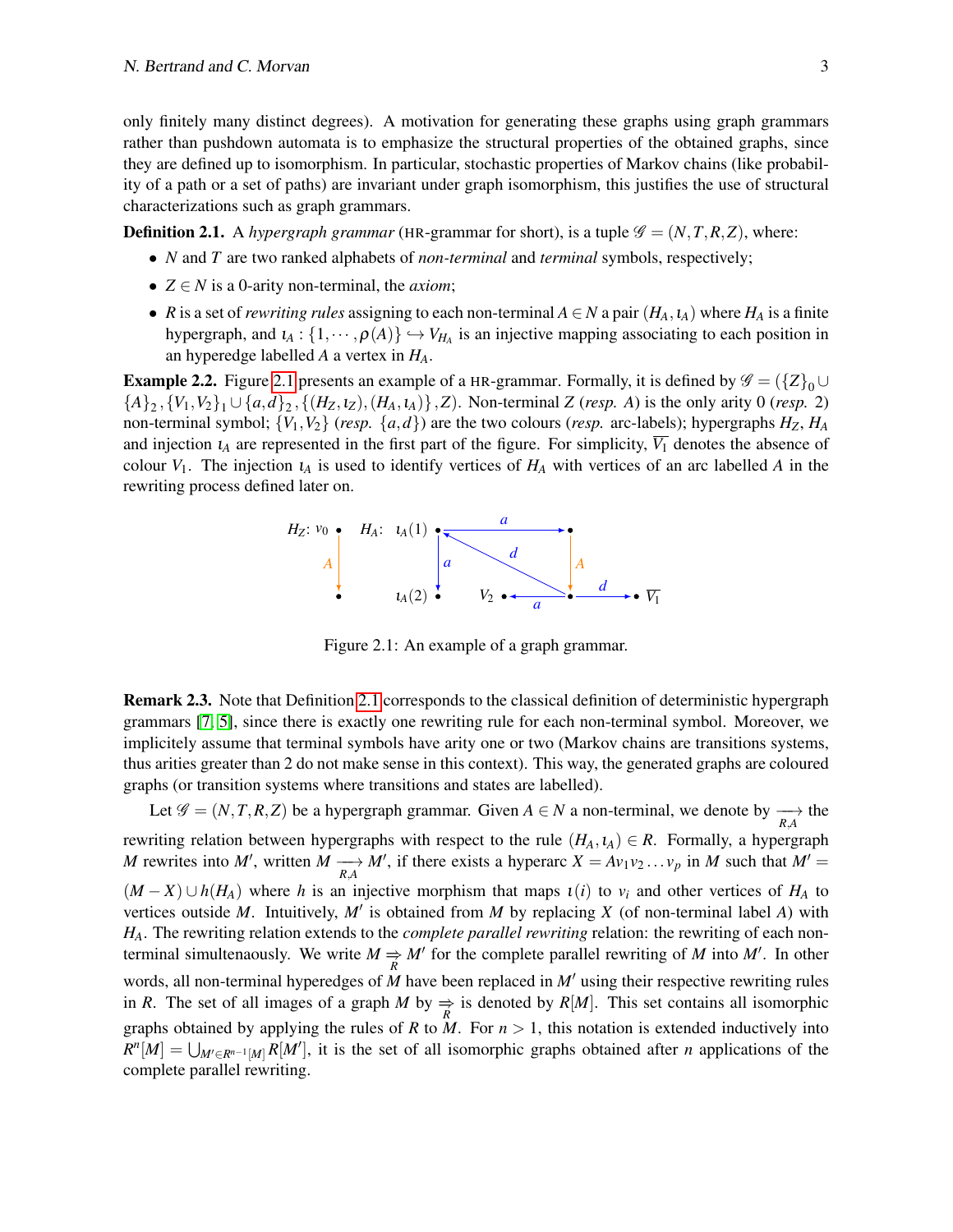Let *N* and *T* be sets of non-terminals, respectively terminals. Given *h* a hypergraph labelled by *N* ∪ *T*, we denote by [*H*] the set of terminal arcs and colours in *H*: [*H*] = *H* ∩ (*T*<sub>2</sub> *V<sub>H</sub>*  $V$ <sub>*H*</sub> ∪ *T*<sub>1</sub> *V<sub>H</sub>*). For  $\mathscr{G} = (N, T, R, Z)$  a HR-grammar, the set of graphs generated by  $\mathscr{G}$  is defined as follows:

$$
\mathscr{G}^{\omega} = \left\{ \cup_{n \geq 0} [H_n] \mid H_0 = Z \land \forall n \geq 0, H_n \Rightarrow H_{n+1} \right\}
$$

Note that if  $H_n \Rightarrow H_{n+1}$ , then  $[H_n] \subseteq [H_{n+1}]$ . Thus the set  $\mathscr{G}^{\omega}$  contains graphs which are all isomorphic. A graph *H* is *generated* by  $\mathscr G$  if it belongs to  $\mathscr G^{\omega}$ . Let  $H \in \mathscr G^{\omega}$ , for each vertex  $v \in V_H$ , we let Lev(*v*) be the *level* at which *v* is generated. Formally, Lev(*v*) = min{ $k | v \in [H_k]$ }. Furthermore, notation Can(*v*) stands for the *canonical* image of *v* in the finite set of vertices  $\bigcup_{A \in N} V_{H_A}$ . Assuming  $H_{k-1} \xrightarrow{R,A} H'_{k-1}$  for some  $A \in N$  and  $v \in H'_{k-1}$ , Can(*v*) is the unique vertex in  $H_A$  whose image by *h* is *v*. When vertex *v* is generated in  $H_A$  at the *i*-th position of an arc labelled by  $B \in N$ , we write  $\text{Can}(v) = (B,i)_A$ . Observe that, since  $v \notin H_{k-1}$ , for each *j*, *v* is distinct from  $u_A(j)$ .

Example 2.4. Figure [2.1](#page-3-0) presents an example of a HR-grammar, Figure [2.2](#page-4-0) illustrates, starting from the axiom *Z*, two successive applications of the complete parallel rewriting (which coincides here with the rewriting of a single non-terminal) and the iteration of this process. In this example, each application of the rewriting rules adds new vertices as well as new arcs to the graph. Observe that the names of the vertices (except for  $v_0$  that is distinguished) are not depicted, since they are not relevant to our purpose. Up to renaming of the vertices, there is a unique generated infinite graph.



<span id="page-4-0"></span>Figure 2.2: Application of successive complete parallel rewritings and the generated graph.

#### <span id="page-4-2"></span>2.3 Basic Properties and Normal Forms for Regular Graphs

For any rule  $(H_A, t_A)$ , we say that the vertices  $\iota_A(\{1, \dots, \rho(A)\})$  are the *inputs* of  $H_A$ , and  $\bigcup_{Y \in H_A \wedge Y(1) \in N_R} V_Y$ are the *outputs* of *HA*. In particular, output vertices belong to non-terminal hyperedges.

Given a non-terminal  $A \in N$ , we denote by Succ(A) the set of non-terminals appearing in  $H_A$ .

Given a HR-grammar  $\mathscr{G} = (N, T, R, Z)$  and a non-terminal hyperarc  $X = Av_1v_2 \dots v_p$ , we introduce notations  $R^{\omega}$  (resp.  $R^{\omega}[X]$ ) to denote a particular graph in  $\mathscr{G}^{\omega}$  (resp. in  $(\mathscr{G}[X])^{\omega}$  with  $\mathscr{G}[X] := (N, T, R, X)$ ). Let  $\mathscr{G} = (N, T, R, Z)$  and  $\mathscr{G}' = (N', T', R', Z')$  be two HR-grammars we say that  $\mathscr{G}'$  is a *colouring* of

 $\mathscr G$  if, for any graphs  $H \in \mathscr G^{\omega}$  and  $H' \in \mathscr G'^{\omega}$ , there is a graph isomorphism between  $H$  and  $H'$  which also preserves colours of *H*, and there is a *colour* in  $T_1'$  which does not belong to  $T_1$ .

We conclude these preliminaries by giving a normal form for HR-grammars.

<span id="page-4-1"></span>Theorem 2.5. *[\[5\]](#page-14-5) Any regular hypergraph can be generated in an effective way by a complete outside grammar.*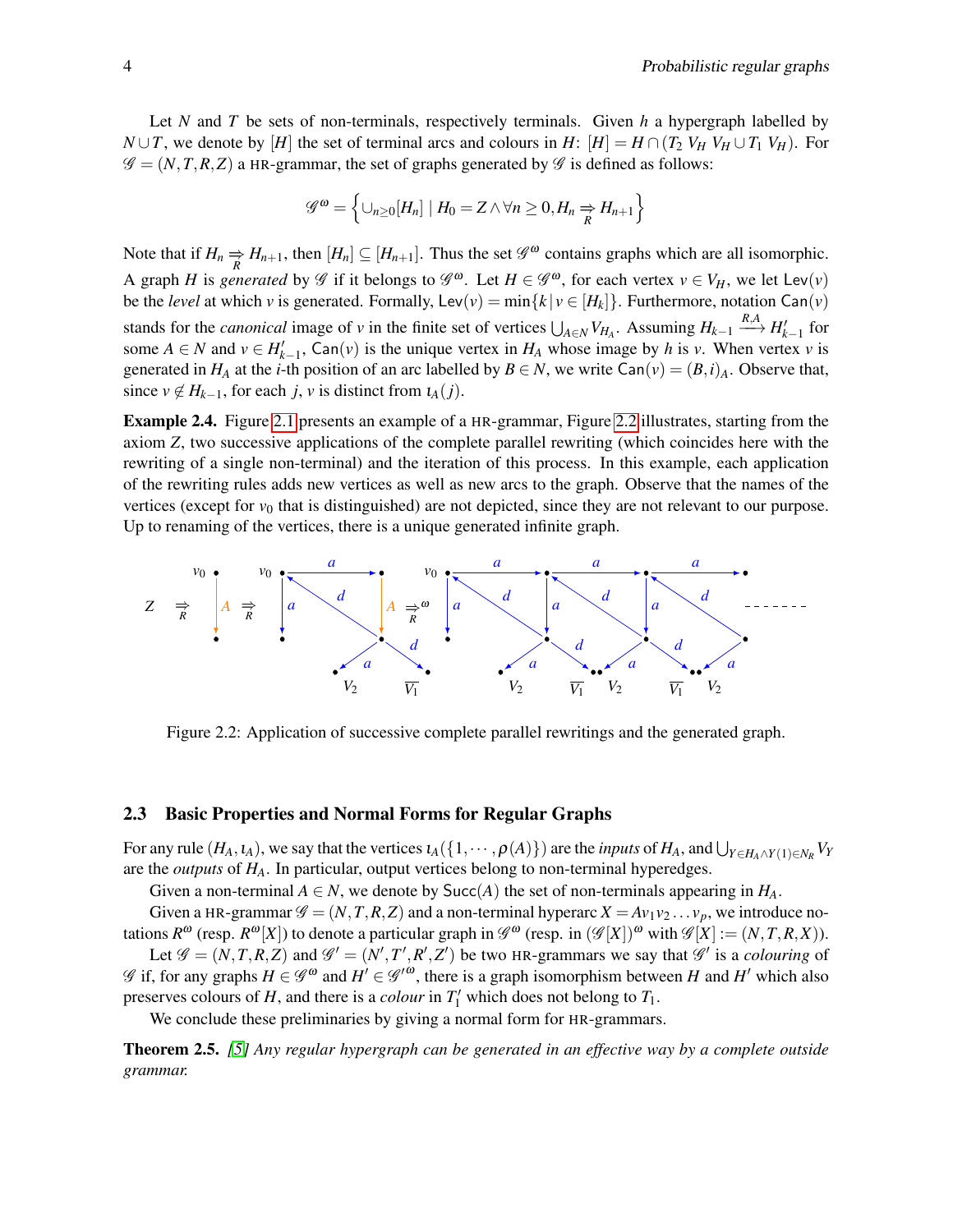The *complete outside* property ensures that the only input vertices that are also outputs are vertices of infinite degree. It also implies that each output vertex belongs to a single non-terminal hyperarc. This property enables one to identify efficiently grammars having vertices of infinite degree, and it also ensures that whenever there is no such vertex, inputs and outputs are distinct. In the sequel we assume that all HR-grammars we consider are complete outside.

#### 2.4 Probabilistic Regular Graphs

In order to obtain a probabilistic graph from one generated by a HR-grammar, we define, for each HRgrammar  $\mathscr{G}$ , and each graph  $H$  in  $\mathscr{G}^{\omega}$ , the counting function  $\# : V_H \times T_2 \to \mathbb{N}$ , with  $\#(v, a) = |\{v' | v \stackrel{a}{\to} v'\}|$ , that associates with each pair  $(v, a)$  the number of *a*-labelled arcs originating from *v*. Observe that two distinct vertices *v* and *v*<sup>'</sup> in *H* have identical valuations for # as soon as  $\text{Can}(v) = \text{Can}(v')$ .

Definition 2.6 (Probabilistic graph grammar). A *probabilistic hypergraph grammar* (PHR-grammar for short)  $\mathscr{P}$ , is a pair  $(\mathscr{G}, \mu)$  where  $\mathscr{G} = (N, T, R, Z)$  is a HR-grammar,  $\mu : T_2 \to [0, 1]$  is a mapping, and for each vertex  $v \in R^{\omega}$  the sum of the  $\mu$ -values of all arcs from *v* is 1:  $\sum_{a \in T_2} \mu(a) \#(v, a) = 1$ .

Remark 2.7. This definition obviously precludes vertices with infinite out-degree. In fact, it is not straightforward to introduce a meaningful definition enabling vertices having infinite out-degree. On the contrary, vertices with infinite in-degree are acceptable with this definition.

**Proposition 2.8.** *Given a* HR-grammar  $\mathscr G$  *and a mapping*  $\mu : T_2 \to [0,1]$ *, one can decide whether*  $(\mathscr G, \mu)$ *is a* PHR*-grammar.*

*Proof.* From Theorem [2.5](#page-4-1) we may assume that  $\mathscr G$  is complete outside. It enables to identify vertices of infinite out-degree. Let *v* be such a vertex, and *a* a label such that  $\#(\nu, a) = +\infty$ , it forbids ( $\mathscr{G}, \mu$ ) to be a PHR-grammar for any value of  $\mu(a)$ . If there is no such vertex, from Proposition 3.13 (b) of [\[5\]](#page-14-5), there exists an effective colouring of  $\mathscr{G} = (N, T, R, Z)$  with colours representing the degree of each vertex (relative to each label). We produce a colouring representing the exact *out*-degree relative to each element of  $T_2$ . There are only finitely many such degrees (from the same proposition, (a)). Now from these colours we are able to compute  $\#$  at each vertex  $\nu$  in the grammar and therefore we may check that  $\sum_{a \in T_2} \mu(a) \#(\nu, a) = 1.$  $\Box$ 

<span id="page-5-0"></span>**Example 2.9.** We consider the graph from Example [2.2.](#page-3-2) The probabilistic mapping  $\mu$ , defined by  $\mu(a)$  = 1  $\frac{1}{2}$  and  $\mu(d) = \frac{1}{4}$ , yields a probabilistic regular graph. Clearly the sum of out-going edges is 1 for each vertex of the graph.

#### 2.5 Connection between regular graphs and pushdown automata

There is a strong connection between regular graphs and configuration graphs of pushdown automata. Indeed restricted to finite in- and outdegrees, these graphs coincide: see, *e.g.*, [\[5,](#page-14-5) Theorem 5.11]. In particular, given a pushdown automaton, the transformation into a graph grammar which generates a infinite regular graph isomorphic to the configuration graph of the pushdown system is straightforward and may be adapted from the proof of Proposition 5.4 in [\[5\]](#page-14-5). This proposition states that the suffix graph of any rewriting system may be generated by a one rule grammar from the non-terminal. We illustrate this construction on the following example.

Example 2.10. Let us consider the following pushdown system

 $r \xrightarrow{a} Br'$   $r' \xrightarrow{a} Ar$   $r' \xrightarrow{b} Ap$   $BAp \xrightarrow{a} p$ .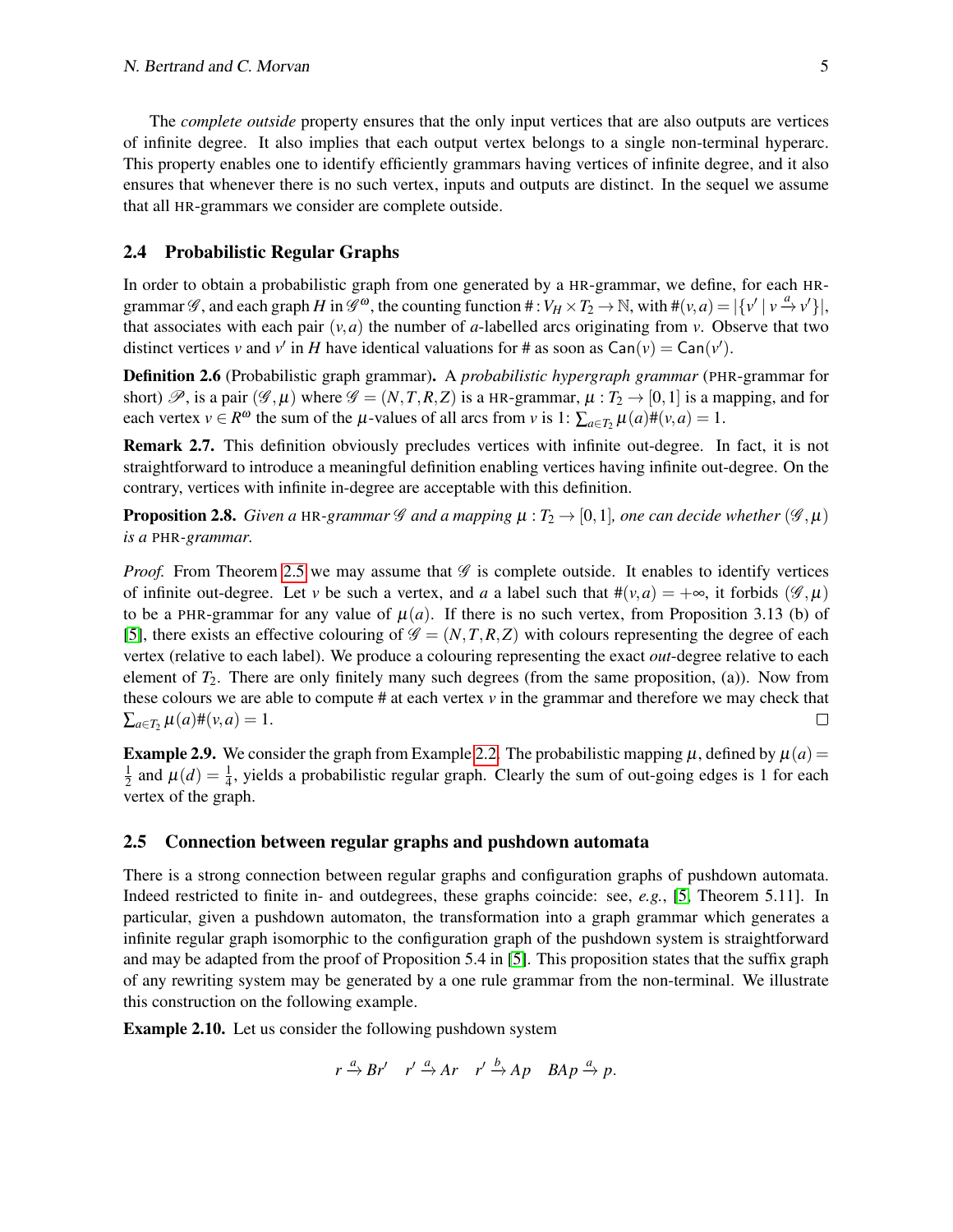To match more closely [\[5,](#page-14-5) Proposition 5.4] it is presented as a suffix rewriting system: the state of the pushdown automaton is on the top of the stack, and rules are applied to suffixes of the stack. For example, when in state  $r$ , and whatever the contents of the stack, while reading an  $a$ , stack-symbol  $B$  is pushed and the new state is r'. The transformation of this pushdown automaton into a graph grammar goes as follows. There is a unique non-terminal  $X$  (which, hence, serves as axiom). The vertices of  $H_X$  are words: each strict suffix (distinct from the empty suffix) of the words appearing in the rewriting rules (in the left- and right-hand sides) belongs to the image of  $\iota_X$ . Here  $r$ ,  $p$ ,  $r'$  and  $Ap$  are the non-empty strict suffixes and they are represented on the top line of the graph  $H_X$ . For every stack symbol (here *A* and *B*), and every non-empty strict suffix, a vertex is formed by the concatenation of the stack symbol and the suffix. This yields new vertices, such as *Br* and all the ones on the bottom line of  $H_X$ , but some vertices might already be present, as *Ap* in this example. For each stack symbol, a non-terminal arc, labelled by *X* connects these vertices: *Ar*,*Ap*,*Ar*′ ,*AAp* and *Br*,*Bp*,*Br*′ ,*BAp*, respectively. This construction ensures that each left- and right-hand side of the rewriting rules is one vertex. It now suffices to add terminal arcs between the vertices according to the rules. For example the *a*-edge from *r* to *Br*′ encodes the first rewriting rule.



Notice that this construction produces several connected components. Yet, given an initial configuration only the connected component (co-)reachable from this configuration will be relevant.

A similar transformation can be applied to any pushdown automaton in order to obtain a graph grammar which generates the configuration graph of the pushdown system. This underlines the generality of the model of graph grammars. Moreover, we argue the framework of graph grammars is more convenient than the pushdown automata view. Indeed, transformations presented in Subsection [2.3](#page-4-2) on graph grammars do not affect the graph they generate, contrary to most transformations on pushdown automata that affect the structure of the configuration graph.

Esparza *et al.* propose in [\[8\]](#page-14-0) a model of probabilistic pushdown automata, derived from pushdown automata by assigning weights to rules. The configuration graphs of such systems are infinite state Markov chains. Probabilistic pushdown automata and PHR-grammar relate in the same way than pushdown automata and graph grammars do: the Markov chains defined by both models are the same. Moreover, any probabilistic pushdown automaton can be turned into a PHR-grammar which generated exactly the same infinite state Markov chain. In this sense our model does not generalize the previous model. On the other hand, [\[8\]](#page-14-0) makes several syntactical assumptions on pushdown automata which do not restrict the class of Markov chains, but make it more difficult to manipulate. Transformations of probabilistic pushdown automata in order to fit these assumptions may alter the properties of the Markov chain. On the contrary, transformations of PHR-grammars do not affect the Markov chain generated.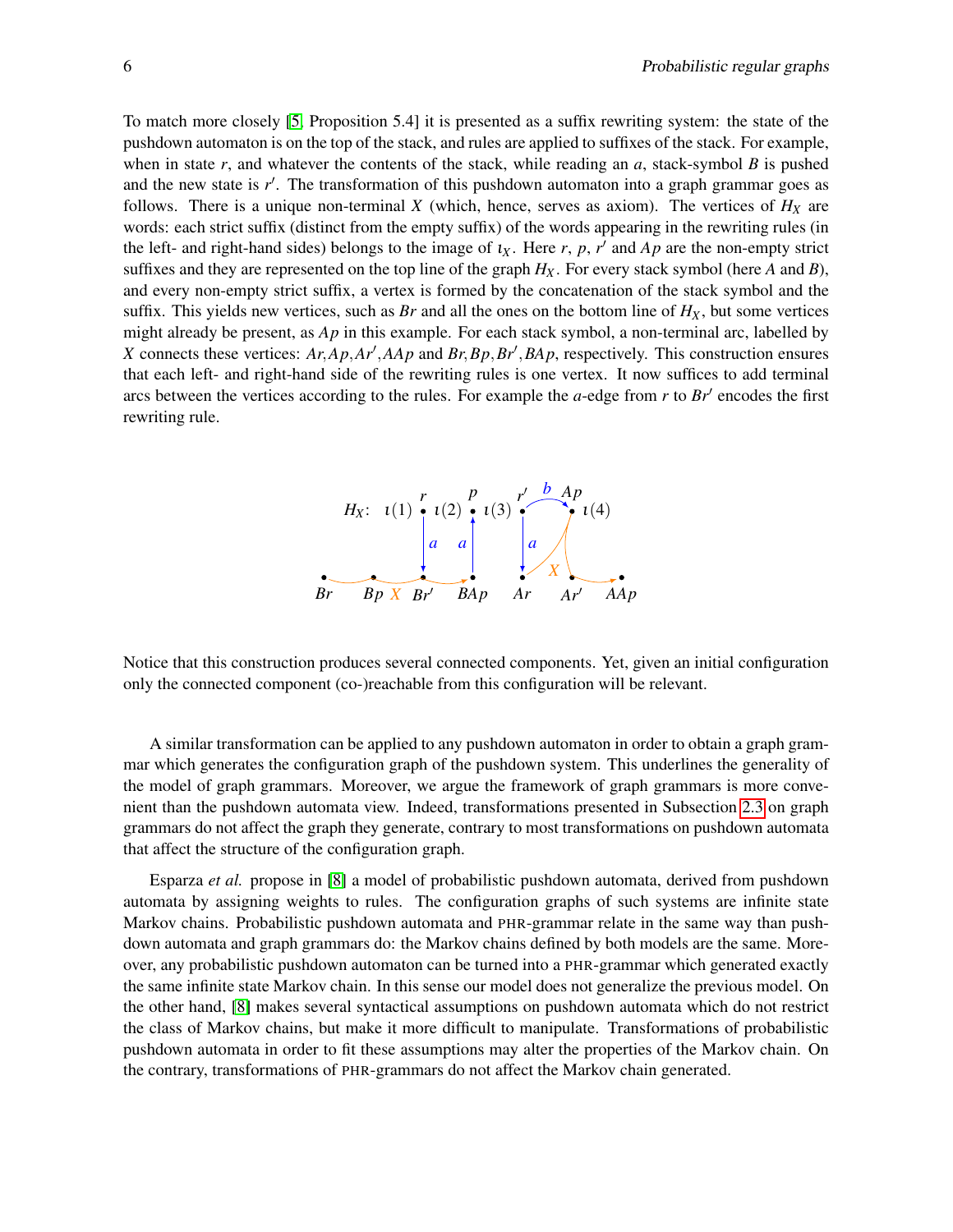### 3 Verification of probabilistic regular graphs

#### 3.1 Markov chains and PCTL

A (discrete-time) *Markov chain* is a tuple  $\mathcal{M} = (S, s_0, p)$  consisting of a (possibly infinite) set *S* of states, an initial state  $s_0$ , and a probabilistic transition function  $p : S \times S \rightarrow [0,1]$  such that for every state *s*,  $\sum_{s' \in S} p(s, s') = 1$ . For simplicity, we assume the transition system is finitely branching, *i.e.*, in any state *s* there are only finitely many states *s'* with  $p(s, s') > 0$ ; the condition  $\sum_{s' \in S} p(s, s') = 1$  is thus welldefined. Given a set of atomic propositions AP, a *labelled Markov chain*  $\mathcal{M} = (S, s_0, p, \ell)$  is a Markov chain  $(S, s_0, p)$  equipped with a labelling function  $\ell : S \to AP$ .

Introduced in [\[9\]](#page-14-6), PCTL is an extention of CTL with probabilities. It can express quantitative properties about executions in Markov chains, *e.g.*, with probability 0.9 any sent message will be acknowledged in the future. The syntax of PCTL is the following:

$$
\varphi ::= \mathtt{tt} \mid a \mid \neg \varphi \mid \varphi \wedge \psi \mid \mathbf{X}^{\neg \rho} \varphi \mid \varphi \mathbf{U}^{\neg \rho} \psi
$$

where  $a \in AP$  is an atomic proposition,  $\rho \in [0,1]$  and  $\sim \in \{\leq, <, >, \geq\}$ . Operators  $X^{\sim \rho}$  and  $U^{\sim \rho}$  are respectively the probabilistic next-state and until operators and generalise their nonprobabilistic counterparts. Recall the shortcuts in CTL for eventually (F) and globally (G):  $\mathbf{F}\varphi \equiv \pm \mathbf{t} \mathbf{U}\varphi$  and  $\mathbf{G}\varphi \equiv \neg \mathbf{F}\neg \varphi$ . Their probabilistic extensions  $\mathbf{F}^{\sim\rho}$  and  $\mathbf{G}^{\sim\rho}$  will also be convenient in the sequel.

Let  $\mathcal{M} = (S, s_0, p, \ell)$  be a labelled Markov chain, and  $s \in S$ . For a (non-probabilistic) formula  $\phi$  of CTL, we write  $\mathbb{P}(s \models \phi)$  for the measure of the set of paths in *M* issued from *s* and which satisfy  $\phi$ . Note that for  $V_1$  and  $V_2$  sets of states, the set of paths from *s* satisfying  $\mathbf{X}V_1$  or  $V_1 \mathbf{U}V_2$  is clearly measurable. The semantics of a PCTL formula  $\varphi$  over  $\mathcal M$  is defined inductively:

$$
\begin{array}{ll}\n[\![\texttt{tt}]\!] = S & [\![\boldsymbol{\varphi} \wedge \boldsymbol{\psi}]\!] = [\![\boldsymbol{\varphi}]\!] \cap [\![\boldsymbol{\psi}]\!] \\
[\![a]\!] = \{s \in S \mid a \in \ell(s)\} & [\![\texttt{X}^{\sim\rho}\boldsymbol{\varphi}]\!] = \{s \in S \mid \mathbb{P}(s \models \textbf{X} \mathbb{I}[\boldsymbol{\varphi}]\!) \sim \rho\} \\
[\![\neg\boldsymbol{\varphi}]\!] = S \setminus [\![\boldsymbol{\varphi}]\!] & [\![\boldsymbol{\varphi} \mathbf{U}^{\sim\rho}\boldsymbol{\psi}]\!] = \{s \in S \mid \mathbb{P}(s \models [\![\boldsymbol{\varphi}]\!] \mathbf{U} \mathbb{I}[\boldsymbol{\psi}]\!) \sim \rho\} \\
[\![\texttt{F}^{\sim\rho}\boldsymbol{\varphi}]\!] = \{s \in S \mid \mathbb{P}(s \models \textbf{G} \mathbb{I}[\boldsymbol{\varphi}]\!]\! \mathbf{U} \mathbb{I}[\boldsymbol{\psi}]\!) \sim \rho\}\n\end{array}
$$

and we write  $s \models \varphi$  for  $s \in [\varphi]$ .

In the following, we will interpret PCTL formulae over labelled Markov chains induced by PHRgrammar. Atoms in these formulae will be sets of vertices and will form the set of atomic propositions AP.

Example 3.1. Considering the graph presented in Example [2.2,](#page-3-2) the probabilistic mapping given in Exam-ple [2.9,](#page-5-0) and predicates  $V_1$  and  $V_2$  satisfied by vertices labelled by these respective colours, the following formulae are of interest:

- $\varphi_1 = V_1 \wedge \mathbf{X} \geq \frac{1}{2} V_2$ : Vertices that satisfy  $\varphi_1$  belong to  $V_1$  and with probability greater than  $\frac{1}{2}$ , their successors in one step are in  $V_2$ . In particular, vertices at a fork on the lower line of Figure [2.2](#page-4-0) satisfy  $\varphi_1$ .
- $\varphi_2 = v_0 \wedge V_1 \mathbf{U}^{\geq \frac{2}{3}} V_2$ : Vertex  $v_0$  satisfies  $\varphi_2$  if the probability of all paths issued from  $v_0$  that eventually reach  $V_2$  passing through vertices of  $V_1$  only is greater than  $\frac{2}{3}$ .

#### 3.2 Qualitative model checking for probabilistic regular graphs

The qualitative fragment of PCTL only involves the probability thresholds 0 and 1. Let  $\mathcal{P} = (N, T, R, Z, \mu)$ be a PHR-grammar. Up to isomorphism  $\mathscr P$  generates a unique infinite state Markov chain  $\mathscr M_{\mathscr P}$  (or  $\mathscr M$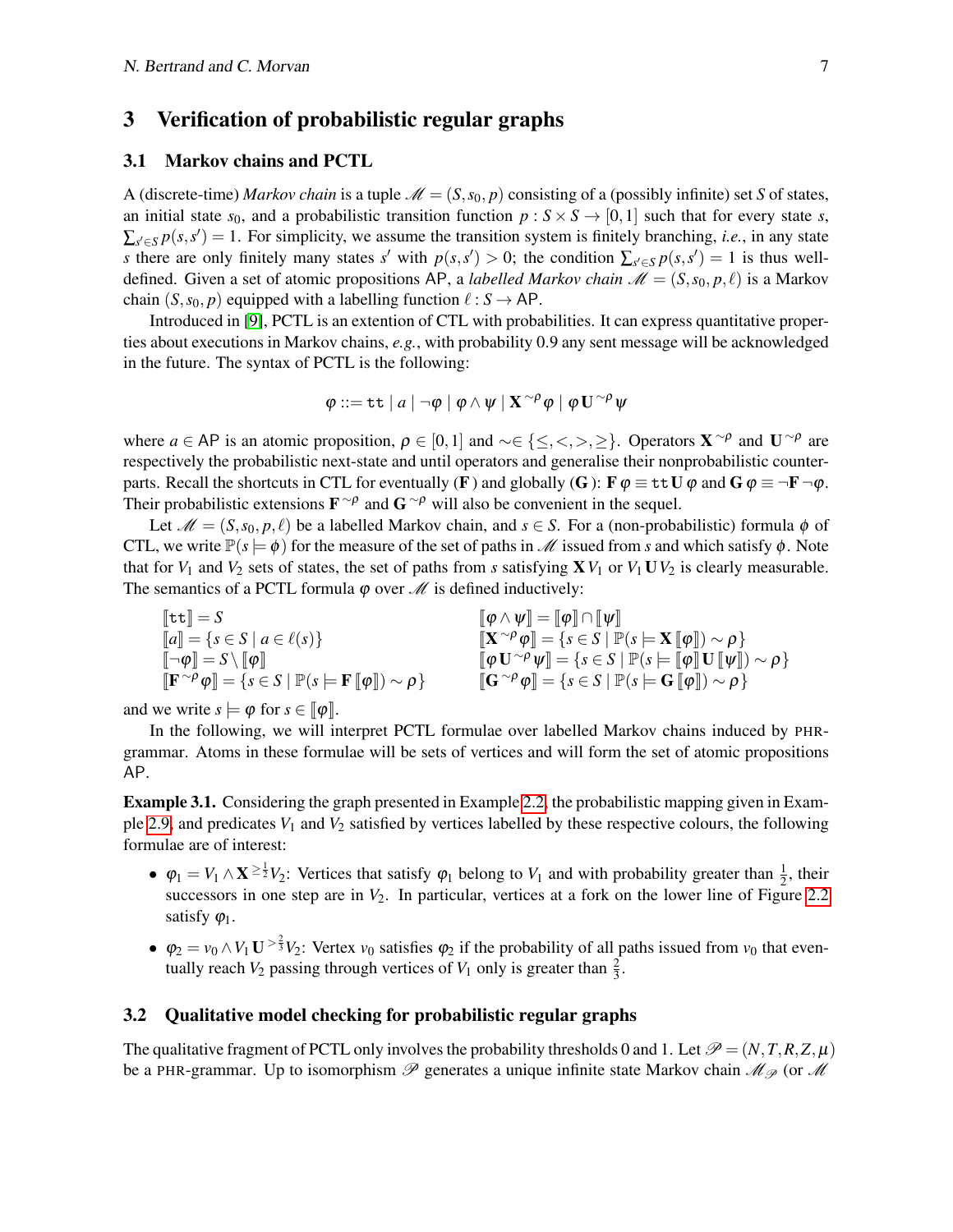when there is no ambiguity on  $\mathscr{P}$ ). The qualitative model checking problem for probabilistic regular graphs is, given a PHR-grammar  $\mathscr P$  with initial vertex  $v_0$  and a qualitative PCTL formula  $\varphi$ , to answer whether in  $\mathcal{M}_{\mathcal{P}}$ ,  $v_0 \models \varphi$ . Mimicking the finite Markov chain approach, the set of vertices satisfying a qualitative formula can be effectively computed.

Theorem 3.2. *Let* ϕ *be a qualitative PCTL formula, and* P *a* PHR*-grammar. There is an effective colouring*  $\mathscr{P}'$  *in which the set*  $\{v \in V_G \mid v \models \varphi\}$  *is identified by a new colour.* 

*Proof.* The proof is by induction on the structure of  $\varphi$ , using the fact that the following sets of vertices can be effectively coloured in the graph grammar:  $\{v \in V_G \mid \mathbb{P}(v, \mathbf{X}V) = 1\}$ ,  $\{v \in V_G \mid \mathbb{P}(v, \mathbf{X}V) = 0\}$ ,  $\{v \in V_G \mid \mathbb{P}(v, V_1 \mathbf{U} V_2) = 1\}$  and  $\{v \in V_G \mid \mathbb{P}(v, V_1 \mathbf{U} V_2) = 0\}.$ 

Let us start with the two first cases:  $\{v \in V_G \mid \mathbb{P}(v, \mathbf{X}V) = 1\}$  and  $\{v \in V_G \mid \mathbb{P}(v, \mathbf{X}V) = 0\}$ . The function Can induces a finite partition on vertices of the infinite Markov chain generated by  $\mathscr{P}$ . Two vertices with same image by Can have equivalent successors. By hypothesis on the grammar, for every vertex generated at level *n*, all successor vertices are generated between levels *n*−1 and *n*+1. Hence, if *v* is generated in  $H_A$ , it is sufficient to identify in  $R^2[A]$  whether all successors of *v* belong to *V* or  $\overline{V}$ . One can thus, in the hypergraphs  $H_A$  (for each  $A \in N$ ), annotate by colours the vertices which have all their successors in *V*, as well as those which have no successors in *V*. These colours precisely correpond to the sets  $\{v \in V_G \mid \mathbb{P}(v, \mathbf{X}V) = 1\}$  and  $\{v \in V_G \mid \mathbb{P}(v, \mathbf{X}V) = 0\}.$ 

The two other cases  $\{v \in V_G \mid \mathbb{P}(v, V_1 \mathbf{U} V_2) = 1\}$  and  $\{v \in V_G \mid \mathbb{P}(v, V_1 \mathbf{U} V_2) = 0\}$  are treated similarly. We detail here the colouring of  $\{v \in V_G \mid \mathbb{P}(v, V_1 \mathbf{U} V_2) = 1\}$ . For  $B \in \text{Succ}(A)$  and  $i \le \rho(B)$  we let  $R((B,i)<sub>A</sub>) = {A<sub>j</sub> | D(B<sub>i</sub>, A<sub>j</sub>) > 0}.$  We then define inductively the sets:

•  $W_0 = (H_Z \cap V_2) \cup \{v \mid \text{Can}(v) = (B, i)_A \text{ and } \mathbb{W}(B_i)_A = 1\}$ , and

• 
$$
W_{n+1} = W_n \cup \{v \mid \text{Can}(v) = (B, i)_A \text{ and } W(B_i)_A + \sum_{A_j \in R((B, i)_A)} \mathbb{D}(B_i, A_j) = 1 \text{ and } R((B, i)_A) \subseteq W_n\}.
$$

Vertices in  $W_0$  are directly winning, either because they already belong to  $V_2$  or because from  $B_i$  in context *A*, the probability to win without decreasing level is 1. Vertices in  $W_{n+1}$  are also almost surely winning (*i.e.* satisfy *V*<sup>1</sup> U*V*<sup>2</sup> with probability 1) because they are winning without decreasing level (factor W( $B_i$ )<sub>*A*</sub>) or firstly decreasing level and then win from  $A_j$  with probability 1 (since  $A_j \in W_n$ ).

Clearly,  $\bigcup_{n=0}^{\infty} W_n = \{v \in V_G \mid \mathbb{P}(v, V_1 \mathbf{U} V_2) = 1\}$  and the  $W_n$ 's can be iteratively computed and annotated in the grammar by colours.

#### 3.3 Probability computation for probabilistic regular graphs

We now face the problem of computing, given  $v_0$  an initial vertex in  $H_Z$  and  $\phi$  a CTL formula, the probability in  $\mathcal{M}_{\mathcal{P}}$  of the set of paths starting in  $v_0$  and satisfying  $\phi$ :  $\mathbb{P}_{\mathcal{M}_{\mathcal{P}}}(v_0 \models \phi)$ . This can be done inductively on the structure of  $\phi$ , and the difficult part amounts to computing, given  $V_1$  and  $V_2$  colours, the probability starting in  $v_0$  to satisfy  $V_1 \mathbf{U} V_2$ , written  $\mathbb{P}(v_0 \models V_1 \mathbf{U} V_2)$ . This subsection focuses on solving this problem.

#### 3.3.1 Preliminaries and notations

Without loss of generality we assume that vertices of  $V_1$  and  $V_2$  are annotated in the grammar by colours (terminals of arity 1) and that  $v_0$  appears in  $H_Z$  the hypergraph of the rewriting rule associated to the axiom *Z* of  $\mathscr{P}$ . Using the levelwise decomposition of the Markov chain  $\mathscr{M}_{\mathscr{P}}$ , we show how to express  $\mathbb{P}(v_0 = V_1 \mathbf{U} V_2)$  as a solution of a system of polynomial equations derived from the axiom and the rules.

The hypotheses we demand on PHR-grammars ensure that the first step of any path issued from a vertex of level *n* either remains at level *n* or reaches one of the neighbour levels, *n*−1 and *n*+1 (from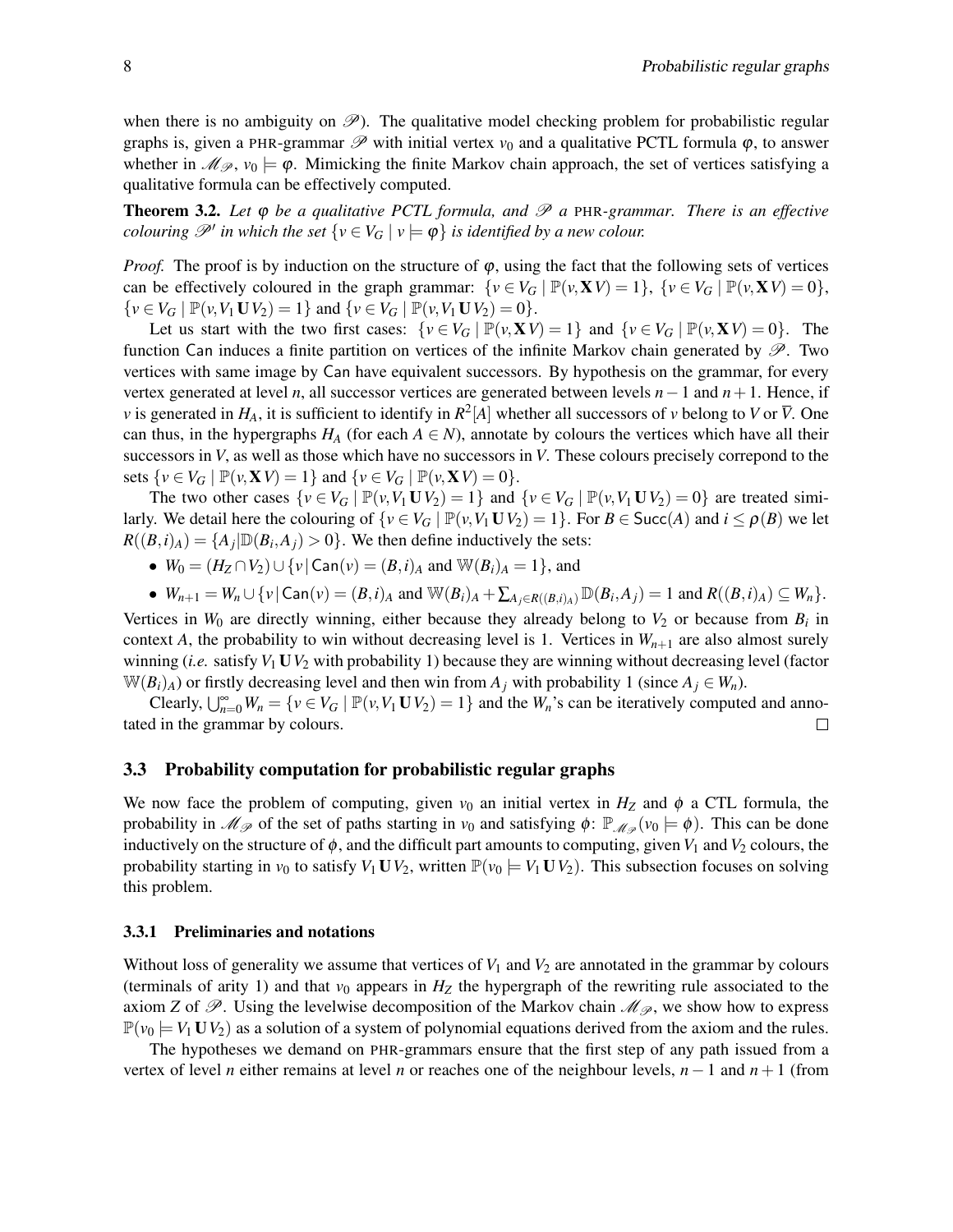Theorem [2.5,](#page-4-1) it corresponds to restricting to finite degree). This fact will enable levelwise decomposition of paths in the Markov chain.

To compute probabilities in Markov chains generated by PHR-grammars we exploit the regularities of the underlying graphs. For *v* a vertex of  $\mathcal{M}_{\mathcal{P}}$  with  $\text{Can}(v) \in H_A$ , we write  $\mathcal{M}[v]$  for the part of  $\mathcal{M}_{\mathcal{P}}$ with underlying graph  $R^{\omega}[A]$  which contains *v* and no vertices of level Lev(*v*) − 1. Intuitively, if *v* has been generated by a non-terminal *A*, we consider the infinite (sub-)Markov chain generated from this non-terminal. For two vertices *v* and *v*<sup> $\prime$ </sup> of  $\mathcal{M}_{\mathcal{P}}$  with  $\text{Can}(v) = \text{Can}(v') \in H_A$ , the isomorphism of  $\mathcal{M}[v]$ and  $\mathscr{M}[v']$  ensures that for any CTL formula  $\phi$ ,  $\mathbb{P}_{\mathscr{M}[v]}(v \models \phi) = \mathbb{P}_{\mathscr{M}[v']}(v' \models \phi)$ . In particular, if  $\phi$  is the formula  $V_1 \mathbf{U} V_2$ , we obtain that: the probability to succeed satisfying  $V_1 \mathbf{U} V_2$  without decreasing level is the same from *v* and from *v'*. The probability to satisfy  $(V_1 \setminus V_2)$  while decreasing level of 1 is also independent of the level, provided the initial state corresponds to a fixed canonical representant  $(B, i)$ <sup>A</sup>. This motivates the introduction of notations for such probabilities, that are determined by the context and are independent of the level.

Let  $A, B \in N$  be non-terminals such that  $B \in \text{Succ}(A)$ . Starting in state *v*, with  $\text{Can}(v) = (B, i)_{A}$ , each successor state belongs to *R* 2 [*A*], the sub-graph obtained from non-terminal *A* by two successive complete parallel rewritings. Given  $i \leq \rho(B)$  and  $j \leq \rho(A)$  we introduce:

- $\mathbb{D}(B_i, A_j)$  as the probability from *v'*, with  $\text{Can}(v') = (B, i)_A$ , to reach *v* such that  $\text{Lev}(v) = \text{Lev}(v') -$ 1 and  $v = t_A(j)$  satisfying along the path:  $(V_1 \setminus V_2) \cap (\text{Lev} \ge \text{Lev}(v'))$ ;
- $\bullet \ \ \mathbb{W}(B_i)_A$  as the probability from *v'*, with  $\mathsf{Can}(v') = (B, i)_A$ , to fulfill  $(V_1 \cap \mathsf{Lev} \ge \mathsf{Lev}(v')) \mathbf{U} V_2$ .

(Here Lev  $\geq k$  denotes that the current level is greater than a given natural *k*.)

As explained before,  $\mathbb{D}(B_i, A_j)$  and  $\mathbb{W}(B_i)$  do not depend on  $v'$  and  $v$  but only on their images by Can. Moreover,  $\mathbb{D}(B_i, A_j)$  expresses the probability to decrease level by one while satisfying a given property and  $\mathbb{W}(B_i)$ <sup>A</sup> is the probability to win, *i.e.*, to fulfill  $V_1 \mathbf{U} V_2$  without decreasing level. This justifies the chosen notations.

The levelwise decomposition of paths is given by vertices belonging (when generated) to nonterminal. Thus, given  $A, B, C, D \in N$  such that  $B, D \in \text{Succ}(A)$  and  $C \in \text{Succ}(B)$ , we introduce notations for some probabilities that can be computed directly in any portion  $R^2[A]$  of the Markov chain.

- $p(B_i)_A$  is the probability in  $R^2[A]$  from *v* with  $Can(v) = (B_i)_A$  to fulfill  $V_1 \mathbf{U} V_2$  without visiting  $\text{any } v' = \iota_A(j) \text{ nor } v' \text{ with } \text{Can}(v') \in \{(C, k)_B, (B, h)_A\}.$
- $p(B_i, D_h)_A$  is the probability in  $R^2[A]$  from *v* with  $\text{Can}(v) = (B, i)_A$  to fulfill  $\mathbf{G}(V_1 \setminus V_2)$  and reach  $v'$ with  $\text{Can}(v') = (D, j)_A$  before any  $v''$  such that  $\text{Can}(v'') \in \{(B, l)_A, (D, h')_A\}$  and  $\text{Lev}(v'') = \text{Lev}(v)$ .
- $\rightarrow \overline{p}(B_i, A_j)$  is the probability in  $R^2[A]$  from vertex *v* with Can(*v*) =  $(B, i)_A$  to reach  $v'$  with  $v' = \iota_A(j)$ and Lev $(v') = \text{Lev}(v) - 1$  and satisfy  $G(V_1 \setminus V_2)$  without seeing any  $v'' \in \{(C, k)_B, (B, l)_A, (D, h)_A\}.$
- $\rightarrow \vec{p}(B_i, C_k)_A$  is the probability in  $R^2[A]$  from *v* with Can(*v*) =  $(B, i)_A$  to reach *v*<sup>'</sup> with Can(*v*<sup>'</sup>) =  $(C, k)_B$  satisfying  $G(V_1 \setminus V_2)$  without visiting any  $v'' = \iota_A(j)$  nor  $v'' \in \{(C, k')_B, (B, h)_A\}.$

Intuitively, there are several alternatives for paths starting in *v* (with  $\text{Can}(v) = (B, i)_{A}$ ) and for which  $V_1$  **U** $V_2$  is not falsified: either they satisfy  $V_1$  **U** $V_2$  without visiting any vertex at some position on a nonterminal hyperarc, or they satisfy  $G$   $V_1 \setminus V_2$  and reach some vertex  $v'$  at a given position on a non-terminal hyperarc. The above probabilities split these cases according the first *v*' encountered: *v*' can be at the level of *v* (at the *h*-th position in hyperarc *D*), or at levels  $n-1$  (thus of the form  $\iota_A(j)$ ) or  $n+1$  (at the k-th position in hyperarc C). As argued before,  $p(B_i)_A$ ,  $p(B_i, D_j)_A$ ,  $\overleftarrow{p}(B_i, A_j)$ , and  $\overrightarrow{p}(B_i, C_k)_A$  can be computed directly in  $R^2[A]$ , obtained from  $H_A$ ,  $H_B$ , and  $H_E$  for all  $E \in Succ(A) \cup Succ(B)$ .

**Example 3.3.** We compute these probabilities on Example [2.2:](#page-3-2)  $p(A_2)_A = a$ ,  $p(A_1, A_2)_A = a$ ,  $\overline{p}(A_2, A_1) = a$ *d* and  $\overrightarrow{p}(A_1, A_2)$ <sub>*A*</sub> = 0.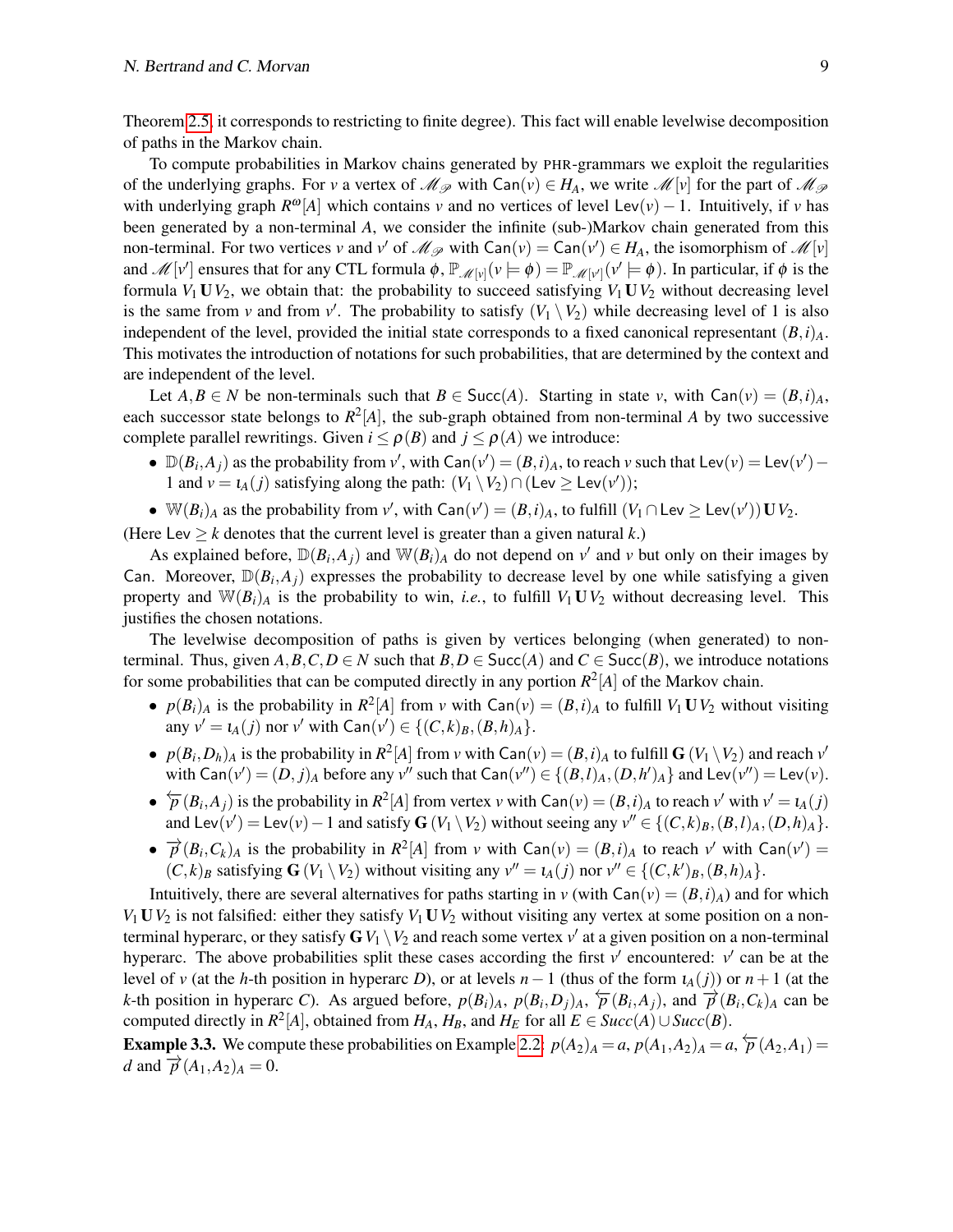#### 3.3.2 Computation of  $\mathbb{P}(v_0 \models V_1 \cup V_2)$

**Theorem 3.4.** *The*  $\mathbb{D}(B_i, A_j)$ *'s and*  $\mathbb{W}(B_i)_A$ *'s satisfy the following equations:* 

<span id="page-10-0"></span>
$$
\mathbb{D}(B_i, A_j) = \frac{\leftarrow}{P}(B_i, A_j) + \sum_{D_h} p(B_i, D_h)_{A} \cdot \mathbb{D}(D_h, A_j) + \sum_{C_k} \overrightarrow{P}(B_i, C_k)_{A} \cdot \sum_{B_\ell} \mathbb{D}(C_k, B_\ell) \cdot \mathbb{D}(B_\ell, A_j)
$$
(1)

$$
\mathbb{W}(B_i)_A = p(B_i)_A + \sum_{D_h} p(B_i, D_h)_A \cdot \mathbb{W}(D_h)_A + \sum_{C_k} \overrightarrow{p}(B_i, C_k)_A \left( \mathbb{W}(C_k)_B + \sum_{B_j} \mathbb{D}(C_k, B_j) \cdot \mathbb{W}(B_j)_A \right). \tag{2}
$$

*Moreover, if we add the following constraints:*

- *if*  $B_i \notin (V_1 \setminus V_2)$  *then*  $\mathbb{D}(B_i, A_j) = 0$  *for every*  $A_j$ *, and*
- *if*  $B_i \in V_2$  *then*  $\mathbb{W}(B_i)_A = 1$ *, and if*  $B_i \notin (V_1 \cup V_2)$  *then*  $\mathbb{W}(B_i)_A = 0$ *;*

*the*  $\mathbb{D}(B_i, A_j)$ *'s and*  $\mathbb{W}(B_i)$ *A's form the least solution of this system of polynomial equations.* 

*Proof.* The correctness of Equations [1](#page-10-0) and [2](#page-10-0) is proved by partitioning the set of paths issued from vertex *v* with  $\textsf{Can}(v) = (B,i)_A$ .

Precisely, concerning Equation [1,](#page-10-0) any path from *v* with  $\text{Can}(v) = (B, i)_{A}$  to  $v' = \iota_{A}(j)$  (and  $\text{Lev}(v') =$ Lev(*v*)−1) satisfying  $\mathbf{G}V_1 \setminus V_2$  falls in exactly one of the following cases:

- either it goes directly from  $v$  to  $v'$  without leaving  $v$ 's level;
- or it reaches vertex  $v''$  with  $\text{Can}(v'') = (D,h)_A$  and  $\text{Lev}(v'') = \text{Lev}(v)$ , and then goes from  $v''$  to  $v'$ ;
- or it reaches some vertex  $v''$  with  $\text{Can}(v'') = (C, k)_B$  and  $\text{Lev}(v'') = \text{Lev}(v) + 1$ , and then returns to *v*'s level at vertex  $v^{(3)}$  with  $\text{Can}(v^{(3)}) = (B, \ell)_A$  and from there finally reaches  $v'$ .

This case distinction is illustrated on Figure [3.1](#page-10-1) where plain arrows represent paths in *R* 2 [*A*] (as presented earlier) and dotted arrows represent recursive probabilities to decrease level.



<span id="page-10-1"></span>Figure 3.1: Illustration of Equation [\(1\)](#page-10-0) for  $\mathbb{D}(B_i, A_j)$ .

For Equation [2,](#page-10-0) the reasoning is similar. Any path issued from  $v$  satisfying  $V_1$  **U** $V_2$  without visiting vertices of level smaller than  $\text{Lev}(v)$ :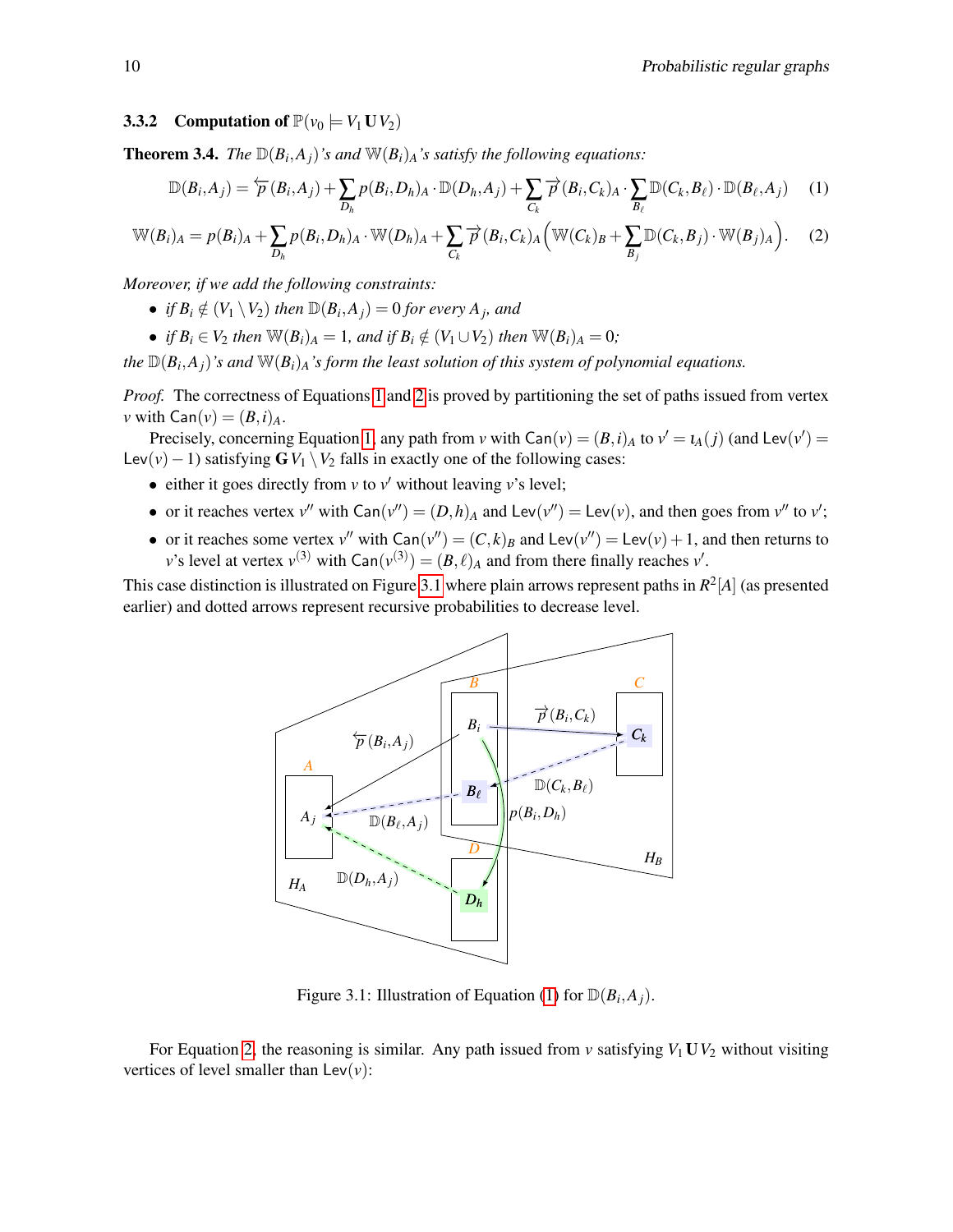- either satisfies  $V_1$  U $V_2$  without visiting any other non-terminals (and hence at *v*'s level)
- or reaches a vertex  $v'$  with  $Can(v') = (D,h)_A$  and  $Lev(v') = Lev(v)$  and from then on satisfies  $V_1$  **U** $V_2$  without decreasing level
- or goes to vertex  $v'$  with  $\text{Can}(v') = (C, k)_B$  and  $\text{Lev}(v') = \text{Lev}(v) + 1$ , and from there either satisfies *V*<sub>1</sub> **U***V*<sub>2</sub> without going back to verticesat *v*'s level, or reaches some *v*<sup>*''*</sup> with  $\text{Can}(v'') = (B, \ell)_A$  and Lev( $v''$ ) = Lev( $v$ ) and from  $v''$  satisfy  $V_1$  **U** $V_2$  without decreasing level.

These partitions of the set of paths issued from vertex *v* with  $\text{Can}(v) = (B, i)_{A}$  justify Equations [1](#page-10-0) and [2.](#page-10-0)

The system of equations defines an operator  $\mathcal{F} : [0,1]^n \to [0,1]^n$  where *n* is the number of variables appearing in the system. The valuation  $\mathcal{F}(v)$  of the variables is obtained by evaluating each equation the right-hand side where each variable is substituted with its value in ν. This operator is monotonic and continuous, and hence admits a unique least fixed-point, which is eventually reached by iterating  $\mathscr F$  on the null-valuation which assigns 0 to all variables. Note that the convergence towards the least fixed-point might require infinitely many iterations.

To prove that the  $\mathbb{D}(B_i,A_j)$ 's and  $\mathbb{W}(B_i)$ 's form the *least* solution of the system, we consider the probabilities approximated by truncating the paths at length *k*. Precisely, let  $\mathbb{D}(B_i,A_j)^k$  be the probabilitymass of  $\mathbb{D}(B_i, A_j)$  restricted to paths of length at most *k*, ; similarly let  $\mathbb{W}(B_i)^k_A$  be the probability-mass of paths of length at most *k* in  $\mathbb{W}(B_i)_A$ . As *k* tends to infinity, those probabilities tend to  $\mathbb{D}(B_i, A_j)$  and  $W(B_i)_A$ , respectively. It is thus sufficient to prove that, for any  $k \in \mathbb{N}$ ,  $\mathbb{D}(B_i, A_j)^k$  and  $W(B_j)_A$  are no greater than the least solution of the system. This is easily done by induction on *k*.  $\Box$ 

Recall that our goal is to compute  $\mathbb{P}(v_0 = V_1 \mathbf{U} V_2)$ . This probability can be expressed using the  $\mathbb{D}(B_i, A_j)$ 's and  $\mathbb{W}(B_i)_A$ 's:

<span id="page-11-0"></span>
$$
\mathbb{P}(v_0 \models V_1 \mathbf{U} V_2) = p(v_0)_Z + \sum_{A_i \in \text{Succ}(Z)} \overrightarrow{p}(v_0, A_i)_Z \mathbb{W}(A_i)_Z,
$$
\n(3)

where

- $p(v_0)_Z$  is the probability in  $H_Z$  from  $v_0$  to fulfill  $V_1 \mathbf{U} V_2$  without visiting any vertex  $v'$  with  $\text{Can}(v') =$  $(A, i)_Z$  for some  $A \in Succ(Z)$ ;
- $\rightarrow \vec{p}(v_0, A_i)$  *Z* is the probability in  $H_Z$  from  $v_0$  to  $v'$  with Can( $v'$ ) =  $(A, i)_Z$  while satisfying **G** ( $V_1 \setminus V_2$ ) and without visiting any vertex  $v''$  such that  $Can(v'') = (B, j)_Z$  (for some  $B \in Succ(Z)$ ) in between.

**Example 3.5.** We illustrate the computation of  $\mathbb{P}(v_0 \models V_1 \cup V_2)$  on our running example. Since Can( $v_0$ ) =  $(A,1)_Z$  and  $v_0 \notin V_2$ ,  $p(v_0)_Z = 0$  and  $\overrightarrow{p}(v_0, A_1) = 1$ . From Equation [3](#page-11-0) we deduce  $\mathbb{P}(v_0 \models V_1 \cup V_2) =$  $W(A_1)_Z$ . Let us detail some steps of the computation.

$$
\mathbb{W}(A_1)_Z = a \mathbb{W}(A_2)_Z + a (\mathbb{W}(A_1)_A + \mathbb{D}(A_1, A_1) \mathbb{W}(A_1)_Z + \mathbb{D}(A_1, A_2) \mathbb{W}(A_2)_Z)
$$
  
=  $a \mathbb{W}(A_1)_A + a \mathbb{D}(A_1, A_1) \mathbb{W}(A_1)_Z$ ,

since  $W(A_2)_Z = 0$ . The probability  $W(A_2)_A$  is easily computed:  $W(A_2)_A = a$ . Then  $D(A_1, A_1)$  is the least solution of a quadratic equation:

$$
a\mathbb{D}(A_1,A_1)^2 - \mathbb{D}(A_1,A_1) + ad = 0.
$$

Letting that  $a = \frac{1}{2}$  $\frac{1}{2}$  and  $d = \frac{1}{4}$  $\frac{1}{4}$ , we get  $\mathbb{D}(A_1, A_1) = 1 - \frac{\sqrt{3}}{2}$  $\frac{73}{2}$ . Finally

$$
\mathbb{W}(A_1)_Z = \frac{a \mathbb{W}(A_1)_A}{1 - a \mathbb{D}(A_1, A_1)} = \frac{a^3}{(1 - a - a \mathbb{D}(A_1, A_1))(1 - a \mathbb{D}(A_1, A_1))} \mathbb{W}(A_1)_Z = \frac{2}{3} (2\sqrt{3} - 3) \approx 0.31.
$$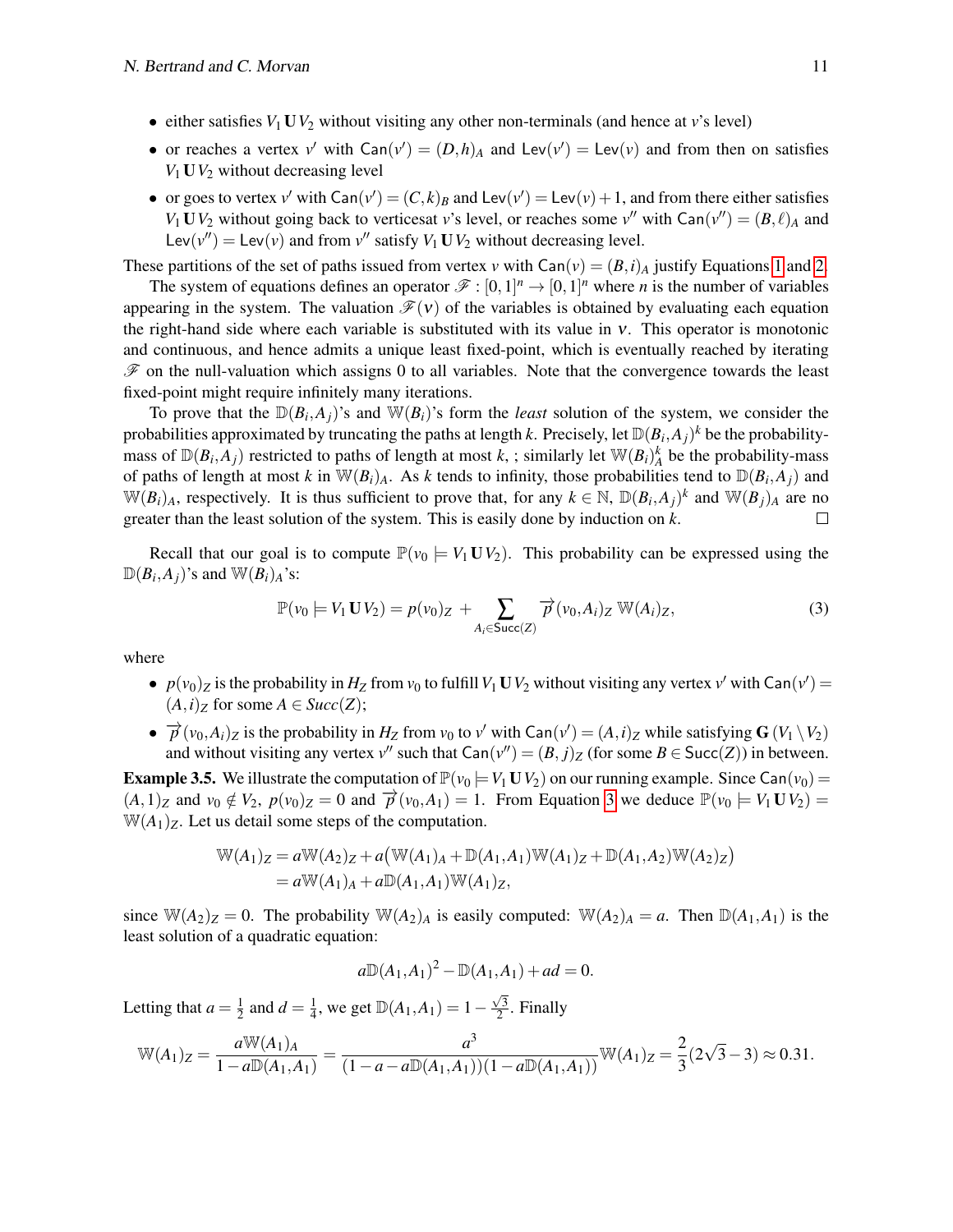Note that the exact computation of the solutions of the system may not always be performed. Indeed, in general, the equations are polynomials (of arbitrary degree) in the variables. However, similarly as in [\[8\]](#page-14-0), approximate values for the solutions can be computed.

**Theorem 3.6.** Let  $\mathcal{P} = (N, T, R, Z, \mu)$  be a PHR-grammar, and  $v_0$  a vertex in H<sub>Z</sub>. For  $\rho \in \mathbb{Q} \cap [0,1]$  $and \sim \in \{ \leq, <, \geq, > \}$ *, it is decidable whether*  $\mathbb{P}(v_0 \models V_1 \mathbf{U} V_2) \sim \rho$ *. Moreover, given*  $0 < \lambda < 1$ *, one can compute*  $\rho_1, \rho_2 \in \mathbb{Q}$  *such that*  $\rho_1 \leq \mathbb{P}(v_0 \models V_1 \cup V_2) \leq \rho_2$ *, and*  $\rho_2 - \rho_1 \leq \lambda$ *.* 

*Proof.* Deciding  $\mathbb{P}(v_0 \models V_1 \mathbf{U} V_2) \sim \rho$  is equivalent to deciding  $p(v_0)_Z + \sum_{A_i \in \text{Succ}(Z)} \overrightarrow{p}(v_0, A_i)_Z \mathbb{W}(A_i)_Z \sim$  $\rho$ . Using Equations [1](#page-10-0) and [2,](#page-10-0) the decidability of the first order arithmetics of reals [\[12\]](#page-14-8) yields the decidability of our problem. An iterative application of the decision algorithm allows to compute in a dichotomic way the desired approximations  $\rho_1$  and  $\rho_2$ .  $\Box$ 

#### 3.4 Undecidability of quantitative model checking

In this subsection, we give a proof of the undecidability of the exact quantitative PCTL model-checking problem for PHR-grammars. Since PHR-grammars generalise probabilistic pushdown automata, this result is a consequence of the undecidability of quantitative PCTL model-checking for probabilistic pushdown automata [\[2\]](#page-13-0). We however adapt the proof presented in [\[2\]](#page-13-0) to graph grammars, which, in our opinion, enable a simpler exposition.

The undecidability is proved by a reduction of Post Correspondance Problem (PCP). Recall that an instance of the PCP is a sequence of pairs of words  $((u_i, v_i))_{i \le n}$  over a fixed alphabet  $\Sigma$ , and the problem is to determine whether there is an integer k, and a sequence  $(i_\ell)_{\ell \leq k}$  such that  $u_{i_1}u_{i_2}...u_{i_k} = v_{i_1}v_{i_2}...v_{i_k}$ .

The quantitative model-checking problem of PCTL for PHR-grammars is the following:

Instance: A PHR-grammar  $\mathscr{P}$ , and a PCTL formula  $\varphi$ . Question: Is  $\varphi$  valid on  $\mathcal{M}_{\mathcal{P}}$ ?

Theorem 3.7 ([\[2\]](#page-13-0)). *The quantitative model-checking problem of PCTL for* PHR*-grammars is undecidable.*

*Proof.* This result is a consequence of [\[2\]](#page-13-0) but we give here a direct proof. Let  $((u_i, v_i))_{i \le n}$  be a sequence of pairs of words on  $\Sigma = \{0,1\}$ . From this instance of PCP, we define the following PHR-grammar:  $\mathscr{P} = (N, T, R, Z, \mu)$ , where:

- $N = \{Z\}_0 \cup \{\text{New}_i \mid i \leq n\}_2;$
- $T = \{s, green, red\}_1 \cup \{a,b\}_2;$
- $\mu(a) = 0.5, \mu(b) = 1;$

and the set  $R = (H_B, t_B)_{B \in N}$  of rewriting rules is depicted below:

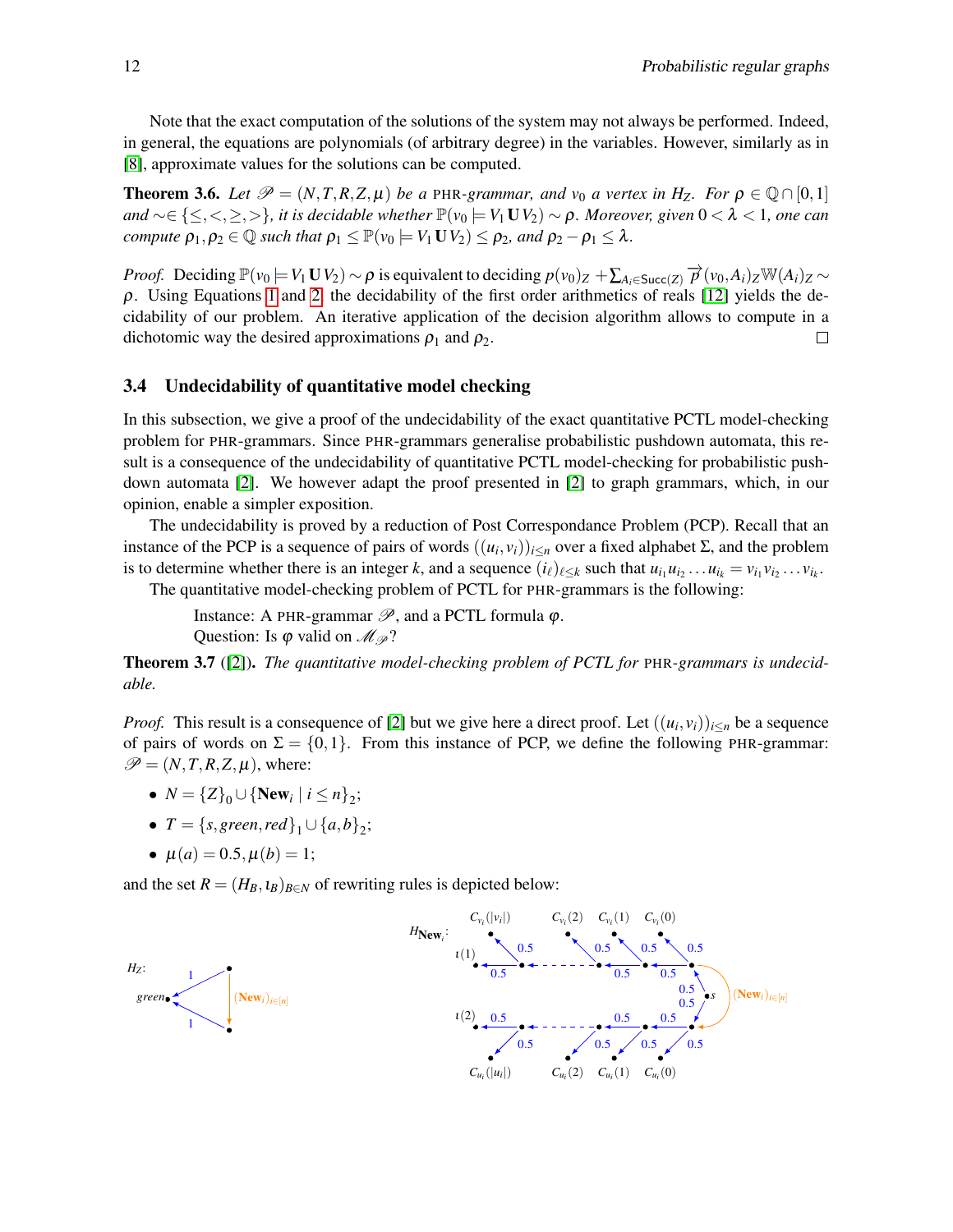Colours *green*, and *red* label vertices as follows. For each  $i \leq n, k \leq |u_i|$ , and  $k' \leq |v_i|$ ,

$$
C_{u_i}(k) = \begin{cases} \text{green} & \text{if } u_i(k) = 1 \\ \text{red} & \text{if } u_i(k) = 0 \end{cases}, \quad C_{v_i}(k') = \begin{cases} \text{green} & \text{if } v_i(k') = 0 \\ \text{red} & \text{if } v_i(k') = 1 \end{cases}
$$

Consider the following PCTL formula:

$$
\varphi_0 = S \wedge (\texttt{tt} \, \mathbf{U}^{-\frac{1}{2}} \textit{Green})
$$

where *Green* and *S* are atomic propositions corresponding to vertices labelled respectively by *green* and *s*, terminals of arity 1. We claim that  $\varphi_0$  is valid on  $\mathcal{M}_{\mathcal{P}}$  if and only if there is a solution to the Post instance  $((u_i, v_i))_{i \leq n}$ .

In the infinite graph generated by  $\mathscr{P}$ , each vertex labelled *s* is connected to the origin (labelled *green* in  $H_Z$ ) via a sequence of  $u_i$ 's on the lower branch, and of  $v_i$ 's on the upper branch (with the same indices). Let  $I = (I_0, I_1, \dots, I_m)$  be a sequence of indices in  $\{1, \dots, n\}$ , and consider  $v_I$  the *s*-vertex corresponding to this sequence. The probability to reach *red* from  $v_I$  is the following:  $\mathbb{P}(v_I \models \texttt{tt} \mathbf{U} \text{Re} d) = \frac{1}{2}(u_{\texttt{path}} + v_{\texttt{path}})$ with

$$
u_{\text{path}} = \sum_{j \le m} \sum_{k \le |u_j|} \frac{1}{2^{(\sum_{\ell < j} |u_{\ell}|) + k}} (u_j(k) = 0) \quad \text{and} \quad v_{\text{path}} = \sum_{j \le m} \sum_{k' \le |v_j|} \frac{1}{2^{(\sum_{\ell < j} |v_{\ell}|) + k}} (v_j(k') = 1).
$$

The only situation where  $\mathbb{P}(v_I \models \texttt{tt} \, \mathbf{U} \, \mathbf{R} \, \mathbf{e} \, d) = \frac{1}{2}$  (and hence  $\mathbb{P}(v_I \models \texttt{tt} \, \mathbf{U} \, \mathbf{G} \, \mathbf{r} \, \mathbf{e} \, \mathbf{e} \, n) = \frac{1}{2}$ ) occurs when the same sequence of letters appear in  $u_{\text{path}}$  and  $v_{\text{path}}$  (from the unicity of the binary expansion).  $\Box$ 

## 4 Conclusion

In this paper we introduced probabilistic regular graphs, as graphs generated by graph grammars where terminal arcs are labelled with probabilities. Results concerning the model-checking of probabilistic pushdown automata extend to this context. Precisely, both the approximate PCTL and qualitative PCTL model checking problems are decidable, whereas the exact quantitative model-checking problem is undecidable.

We believe that our model of PHR-grammars offers a major benefit compared to pushdown systems: it focuses on structural aspects whereas configurations graphs of pushdown automata emphasise combinatorial aspects. Furthermore in order to identify classes of infinite state systems with a decidable quantitative PCTL model checking we believe that *structural* restrictions on the grammar might prove worth studying. A natural extension of our work is to extend the positive results to graphs where infinite in-degree in allowed. Another research direction is to try to climb up the Caucal hierarchy, like [\[4\]](#page-14-9), and pursue our work on higher-order pushdown systems.

### **References**

- <span id="page-13-1"></span>[1] T. Brázdil, V. Brozek, J. Holecek & A. Kučera (2008): *Discounted Properties of Probabilistic Pushdown Automata*. In: Proceedings of the 15th International Conference on Logic for Programming, Artificial Intelligence, and Reasoning (LPAR'08), Lecture Notes in Computer Science 5330, Springer, pp. 230–242.
- <span id="page-13-0"></span>[2] T. Brázdil, A. Kučera & O. Strazovský (2005): On the Decidability of Temporal Properties of Probabilistic *Pushdown Automata*. In: Proceedings of the 22nd Annual Symposium on Theoretical Aspects of Computer Science (STACS'05), Lecture Notes in Computer Science 3404, Springer, pp. 145–157.